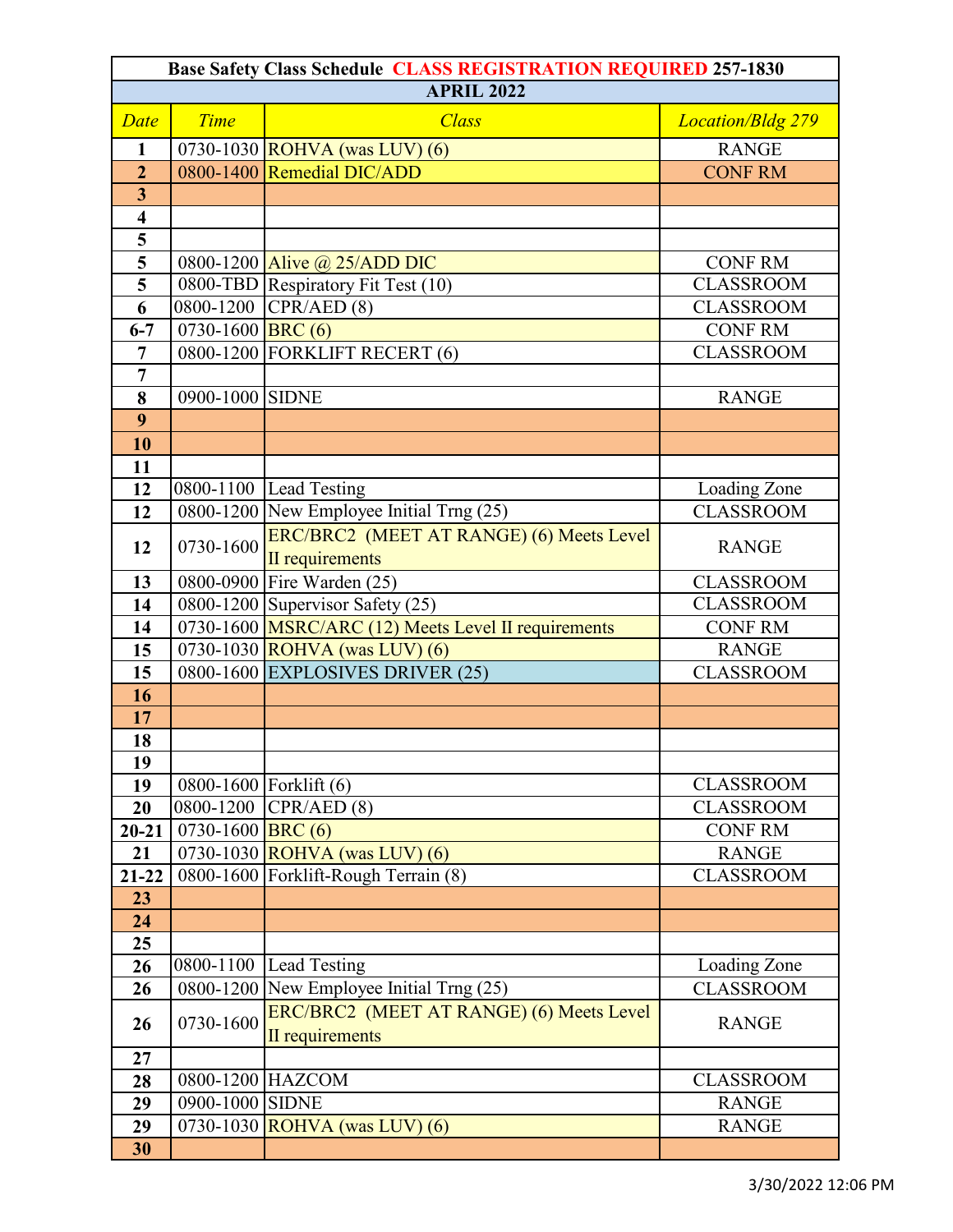| <b>Base Safety Class Schedule CLASS REGISTRATION REQUIRED 257-1830</b><br><b>MAY 2022</b> |             |                                                             |                          |  |  |
|-------------------------------------------------------------------------------------------|-------------|-------------------------------------------------------------|--------------------------|--|--|
|                                                                                           |             |                                                             |                          |  |  |
| Date                                                                                      | <b>Time</b> | <b>Class</b>                                                | <b>Location/Bldg 279</b> |  |  |
| $\mathbf{1}$                                                                              |             |                                                             |                          |  |  |
| $\overline{2}$                                                                            |             |                                                             |                          |  |  |
| $\overline{\mathbf{3}}$                                                                   | 0800-TBD    | Respiratory Fit Test (10)                                   | <b>CLASSROOM</b>         |  |  |
| $\overline{\mathbf{3}}$                                                                   | 0800-1200   | Alive @ 25/ADD DIC                                          | <b>CONF RM</b>           |  |  |
| $\overline{\mathbf{4}}$                                                                   | 0800-1200   | CPR/ AED(8)                                                 | <b>CLASSROOM</b>         |  |  |
| 5                                                                                         | 0800-1200   | <b>FORKLIFT RECERT (6)</b>                                  | <b>CLASSROOM</b>         |  |  |
| 6                                                                                         | 0900-1000   | <b>SIDNE</b>                                                | <b>RANGE</b>             |  |  |
| 6                                                                                         | 0730-1030   | ROHVA (was LUV) (6)                                         | <b>RANGE</b>             |  |  |
| $\overline{7}$                                                                            | 0800-1400   | <b>Remedial DIC/ADD</b>                                     | <b>CONF RM</b>           |  |  |
| 8                                                                                         |             |                                                             |                          |  |  |
| 9                                                                                         |             |                                                             |                          |  |  |
| 10                                                                                        | 0800-1100   | <b>Lead Testing</b>                                         | Loading Zone             |  |  |
| 11                                                                                        |             |                                                             |                          |  |  |
| $11 - 12$                                                                                 | 0730-1600   | BRC(6)                                                      | <b>CONF RM</b>           |  |  |
| 12                                                                                        | 0800-1600   | <b>EXPLOSIVES DRIVER (25)</b>                               | <b>CLASSROOM</b>         |  |  |
| 13                                                                                        | 0730-1030   | ROHVA (was LUV) (6)                                         | <b>RANGE</b>             |  |  |
| 14                                                                                        |             |                                                             |                          |  |  |
| 15                                                                                        |             |                                                             |                          |  |  |
| 16                                                                                        |             |                                                             |                          |  |  |
| 17                                                                                        |             |                                                             |                          |  |  |
| 17                                                                                        | 0800-1200   | New Employee Initial Trng (25)                              | <b>CLASSROOM</b>         |  |  |
| 17                                                                                        | 0730-1600   | ERC/BRC2 (MEET AT RANGE) (6) Meets                          | <b>RANGE</b>             |  |  |
| 18                                                                                        |             |                                                             |                          |  |  |
| 19                                                                                        | 0800-1200   | Supervisor Safety (25)                                      | <b>CLASSROOM</b>         |  |  |
| 19                                                                                        | 0730-1600   | MSRC/ARC (12) Meets Level II requirements                   | <b>CONF RM</b>           |  |  |
| 20                                                                                        | 0730-1030   | ROHVA (was LUV) (6)                                         | <b>RANGE</b>             |  |  |
| 21                                                                                        |             |                                                             |                          |  |  |
| 22                                                                                        |             |                                                             |                          |  |  |
| 23                                                                                        |             |                                                             |                          |  |  |
| 24                                                                                        | 0800-1100   | <b>Lead Testing</b>                                         | Loading Zone             |  |  |
| 24                                                                                        | 0800-1600   | Forklift (6)                                                | <b>CLASSROOM</b>         |  |  |
| 25                                                                                        | 0800-0900   | Fire Warden (25)                                            | <b>CLASSROOM</b>         |  |  |
| $25 - 26$                                                                                 | 0730-1600   | BRC(6)                                                      | <b>CONF RM</b>           |  |  |
| 26                                                                                        | 0800-1200   | <b>HAZCOM</b>                                               | <b>CLASSROOM</b>         |  |  |
| 27                                                                                        | 0730-1030   | ROHVA (was LUV) (6)                                         | <b>RANGE</b>             |  |  |
| 28                                                                                        |             |                                                             |                          |  |  |
| 29                                                                                        |             |                                                             |                          |  |  |
| 30                                                                                        |             | <b>MEMORIAL DAY</b>                                         |                          |  |  |
| 31                                                                                        | 0800-1200   | New Employee Initial Trng (25)                              | <b>CLASSROOM</b>         |  |  |
| 31                                                                                        | 0730-1600   | ERC/BRC2 (MEET AT RANGE) (6) Meets<br>Level II requirements | <b>RANGE</b>             |  |  |